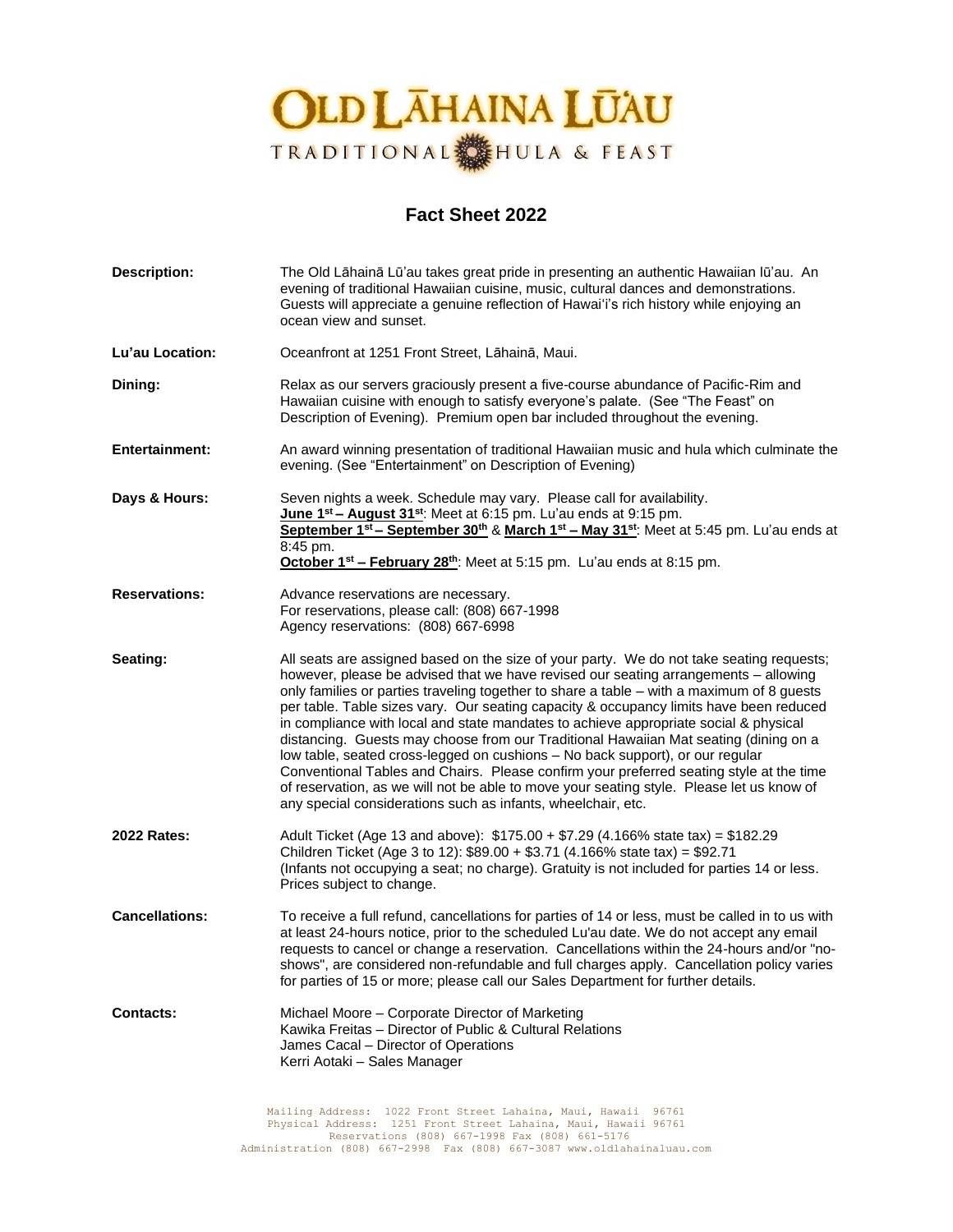# **OLD LAHAINA LUAU** TRADITIONAL HULA & FEAST

# **Description of Evening (Due to Covid-19 limitations our evening flow has slightly been altered)**

## **Aloha Greeting:**

- Guests are individually greeted with a fresh flower lei and tropical drink. Premium open bar included throughout the evening.
- Lū'au hosts escort guests to reserved seats and acquaint them with our lū'au grounds.
- Hawaiian music presented by Nā Leo Ho'oulu.

# **Cultural Presentation:**

• On stage cultural presentations will be shared prior to meal service.

# **The Feast (Pā'ina Ahiahi):**

~ A five-course pre-set meal will be served by our Hosts.

- Starter Course: Kalo and Sweet Potato Chips, Kalo Hummus, Fresh Pineapple Chunks, Kalo Hummus, Haupia, & Kūlolo.
- Salad Course: Local-grown Green Salad, Bread Basket, Honey-guava Butter
- Traditional Hawaiian Course: Imu Roasted Pork, Lū'au Leaf Wrapped Pork, Pa'i'ai (Poi), Cubed and Marinated Tuna, Lomilomi Salmon.
- Main Course: Grilled Beef Steaks, Maui Style Fish, Mango glazed Barbeque Chicken, Stir Fry Vegetables, Sweet Potato Mash.
- Dessert Course: Mango Coconut Chocolate Bombe & Macadamia Coconut Crunch with Mango Anglaise, Coffee and Tea Service

## **Entertainment:**

~ Upon sunset, the evening's main entertainment begins. Our award-winning production tells the story of the Hawaiians. We are proud to present the Hula as it was meant to be performed with the respect and honor of our Ancestors. Beginning with the history of the Polynesian migration, then to the ancient Hawaiian Hula, followed by the evolution to a more contemporary style Hula.

- **ʻŌteʻa-** Our program begins with the early migration of the Polynesians across the Pacific to the "new islands" of Hawaiʻi.
- **Kahiko-** The ancient hula was a way of communicating with the Gods. It is accompanied by chanting, and traditional implements and is performed with respect for our ancestors.
- **Missionaries and the Merrie Monarch-** The missionaries brought many changes. We present hula depicting this era as well as celebrating King Kalākaua.
- **ʻAuana-** The modern hula was influenced by immigrants and tourism. Hula dancers tell their stories through their graceful moves, subtle eyes and lovely hula hands.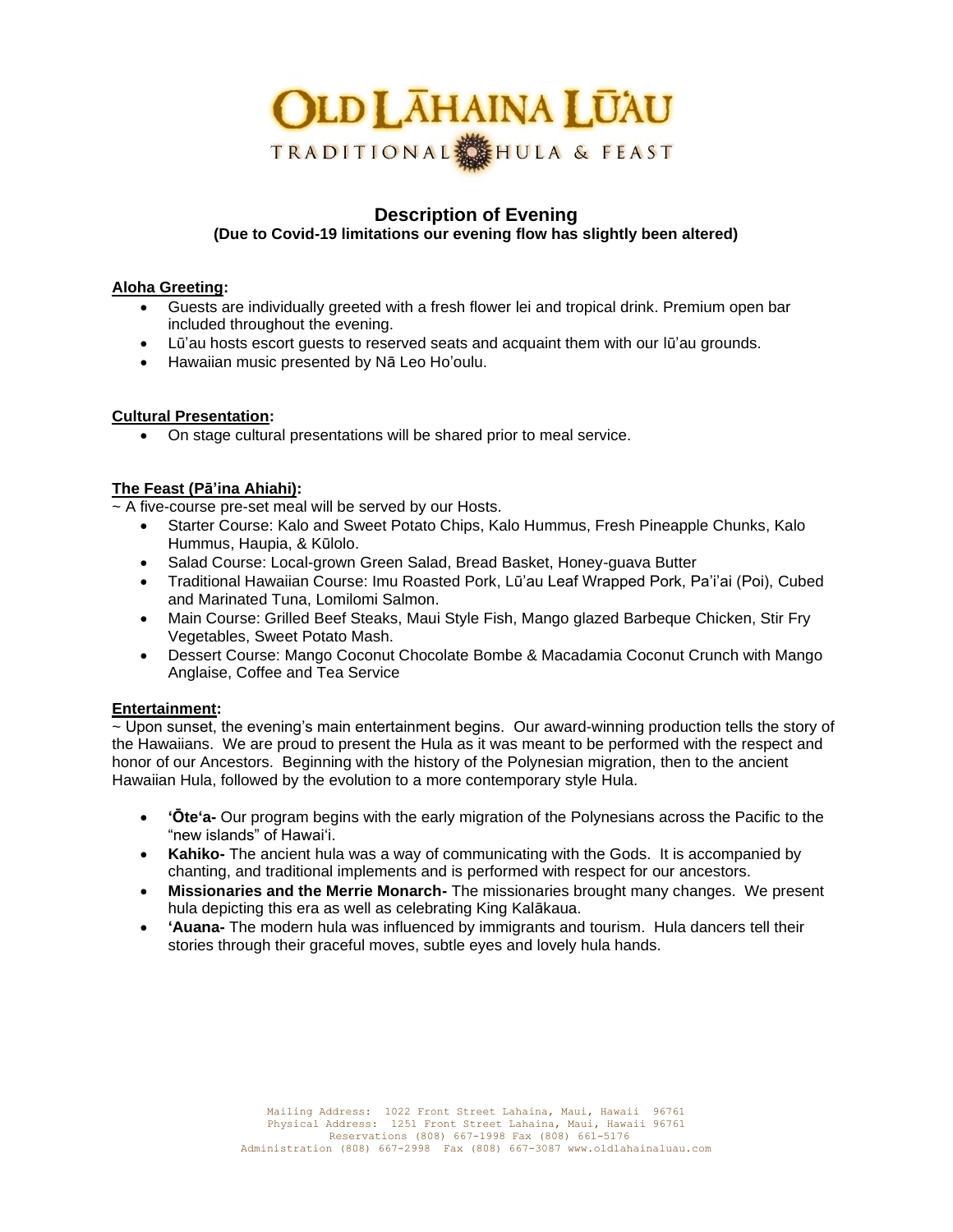# **OLD LAHAINA LŪAU** TRADITIONAL SHULA & FEAST

**Dinner Menu – (5-Course – Pre-Set)**  *We can accommodate requests for vegetarian, vegan, or gluten-free meals with 24 hours advance notice***.**

#### **Starter Course**

**Kalo Hummus**  $Q \otimes Q$ Grated Taro and Chickpeas mixed with Olive Oil **Sweet Potato & Taro Chips**  $\odot$  $\odot$   $\odot$ **Fresh Pineapple Chunks**  $Q \otimes Q$ Garnished with Black Hawaiian Sea Salt **Haupia**  $\odot$  $\odot$ Pudding made with coconut milk, cornstarch, and sugar **Kūlolo** ✪

#### **Salad Course**

**Local Grown Green Salad**  $\odot$  $\odot$   $\odot$ Mesclun Greens, Carrots, Red Cabbage **Char Broiled Pineapple Dressing**  $\Omega$  $\Phi$ **Coconut Cream Dressing** ✪ Coco Lopez, water, sour cream **Palaoa – Dinner Roll (Taro Roll) Maui Pineapple Butter (Seasonal)**  $Q$  **@** Guava Honey Butter (Seasonal)  $\odot$  **W** 

### **Traditional Hawaiian Course**

**Pua'a Kālua** ✪ Pork roasted in our beachside Imu; the Hawaiian underground oven **Lau Lau – Lū'au Leaf Wrapped Pork** ✪ Succulent bundles of pork wrapped in taro leaf and cooked until tender. **Lomilomi Salmon** ✪ Local tomatoes, Maui onions, and salted salmon – Lomilomi or "massaged" together with Aloha

**Poke 'Ahi – Tuna**  Ahi (Tuna) **Poi**  $\odot$   $\odot$ Steamed and mashed taro

#### **Main Course Pipi Kō'ala**

Grilled Flat Iron Steak with mushrooms & truffle oil **I'a – Island Catch** ✪ with a Lemon Garlic Aioli Sauce **Moa – Island Style Chicken** ✪ Roasted Chicken topped with a Mango Barbecue Glaze **Roasted Assorted Vegetables (Seasonal)**  $Q \otimes Q$ Kabocha (pumpkin), Carrots, Oil, Sea Salt **Sweet Potato Mash**  $\Omega$  **<sup>®</sup>** Local Sweet Potato, with Coconut Milk

#### **Dessert Course**

**Mango Coconut Chocolate Bombe & Macadamia Coconut Crunch with Mango Anglaise Coffee and Tea Service** 

**Banana Bread "Makana (Gift)"**

Granulated Sugar, Salt, Baking soda, Bananas, All Purpose Flour, Brown Sugar, Eggs Liquid, Baking Powder, Canola Oil, Vanilla Extract, Butter Prints, Old Fashion Oats, Nutmeg, Cinnamon, Turbinado Sugar

> ✪ Gluten-Free  $\bullet$  Vegetarian

Ⓥ Vegan

*Menu subject to change without notice, due to seasonal availability*. *Consuming raw or undercooked meat, poultry, seafood, shellfish or eggs may increase your risk of food borne illness.*

Mailing Address: 1022 Front Street Lahaina, Maui, Hawaii 96761 Physical Address: 1251 Front Street Lahaina, Maui, Hawaii 96761 Reservations (808) 667-1998 Fax (808) 661-5176 Administration (808) 667-2998 Fax (808) 667-3087 www.oldlahainaluau.com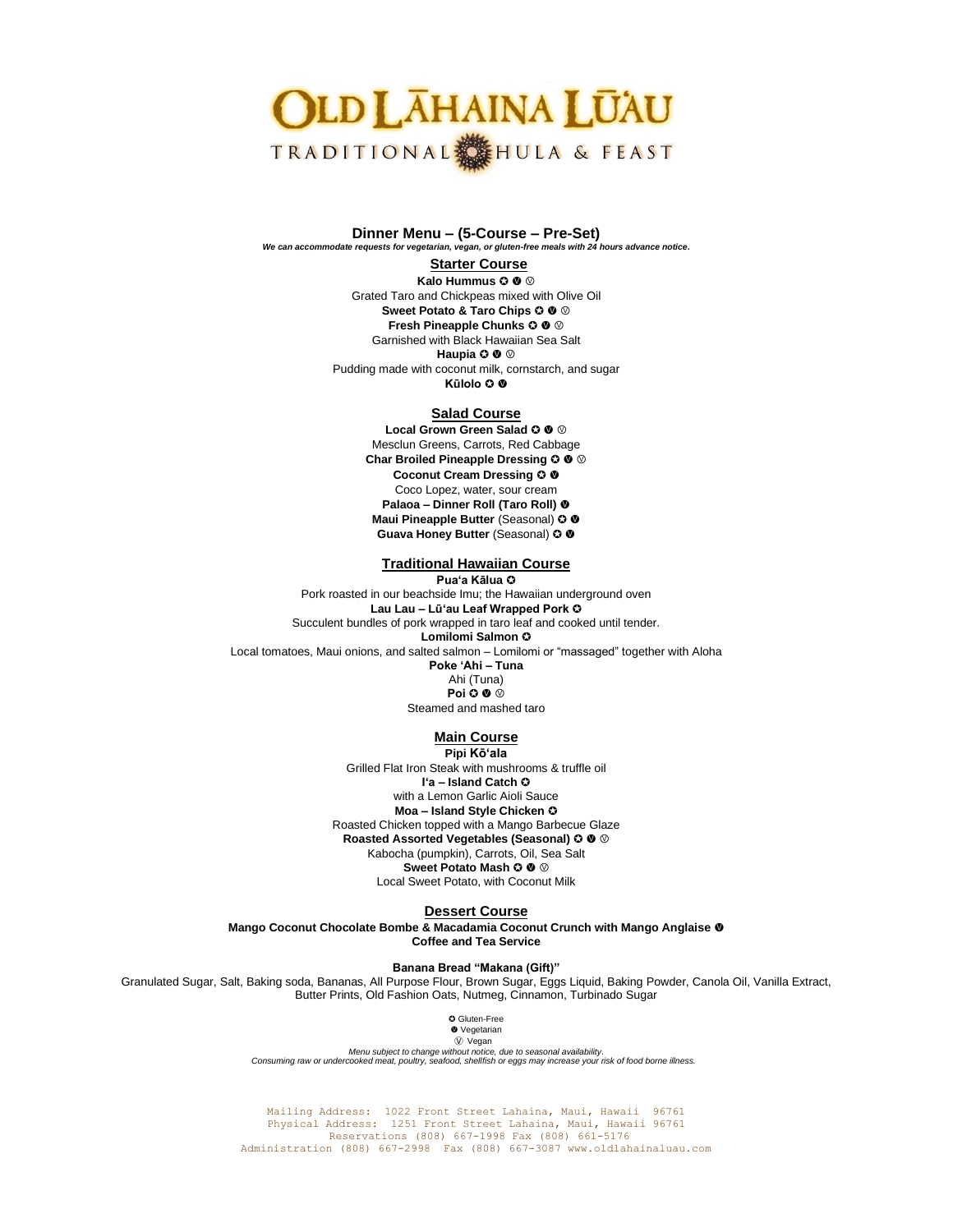

# **Premium Open Bar Included**

#### **Liquor Brands**

- Bacardi Light
- Kula Organic Dark Rum
- New Amsterdam Vodka
- Camarena Reposado Tequila
- Bombay Sapphire Gin
- Dewar's Scotch
- Maker's Mark Whiskey
- Triple Sec
- Blue Curacao

#### **Beer & Wine**

- Maui Brewing Co. Bikini Blonde, & 'Uala Ale (Seasonal)
- Canyon Road Chardonnay, Cabernet Sauvignon

#### **Soda**

- Coke
- Diet Coke
- **Sprite**
- Club Soda
- Tonic

#### **Juices**

- Fruit Punch
- Passion Orange
- Guava
- Pina Colada
- Orange Premium
- Pineapple
- Ice Tea
- Cranberry
- Lemonade

#### **Tropical & Special Cocktails**

- Pina Colada
- Chi Chi
- Lava Flow
- Mai Tai

*.*

- **Blue Hawaii**
- And More

*By Maui County Law we are a Non-Smoking Facility your kokua (cooperation) is appreciated. You must be 21 years or older with a valid ID to consume alcohol. Valid ID must be presented upon request.*

Mailing Address: 1022 Front Street Lahaina, Maui, Hawaii 96761<br>Physical Address: 1251 Front Street Lahaina, Maui, Hawaii 96761<br>Reservations (808) 667-1998 Fax (808) 661-301 661-5176<br>Administration (808) 667-2998 Fax (808)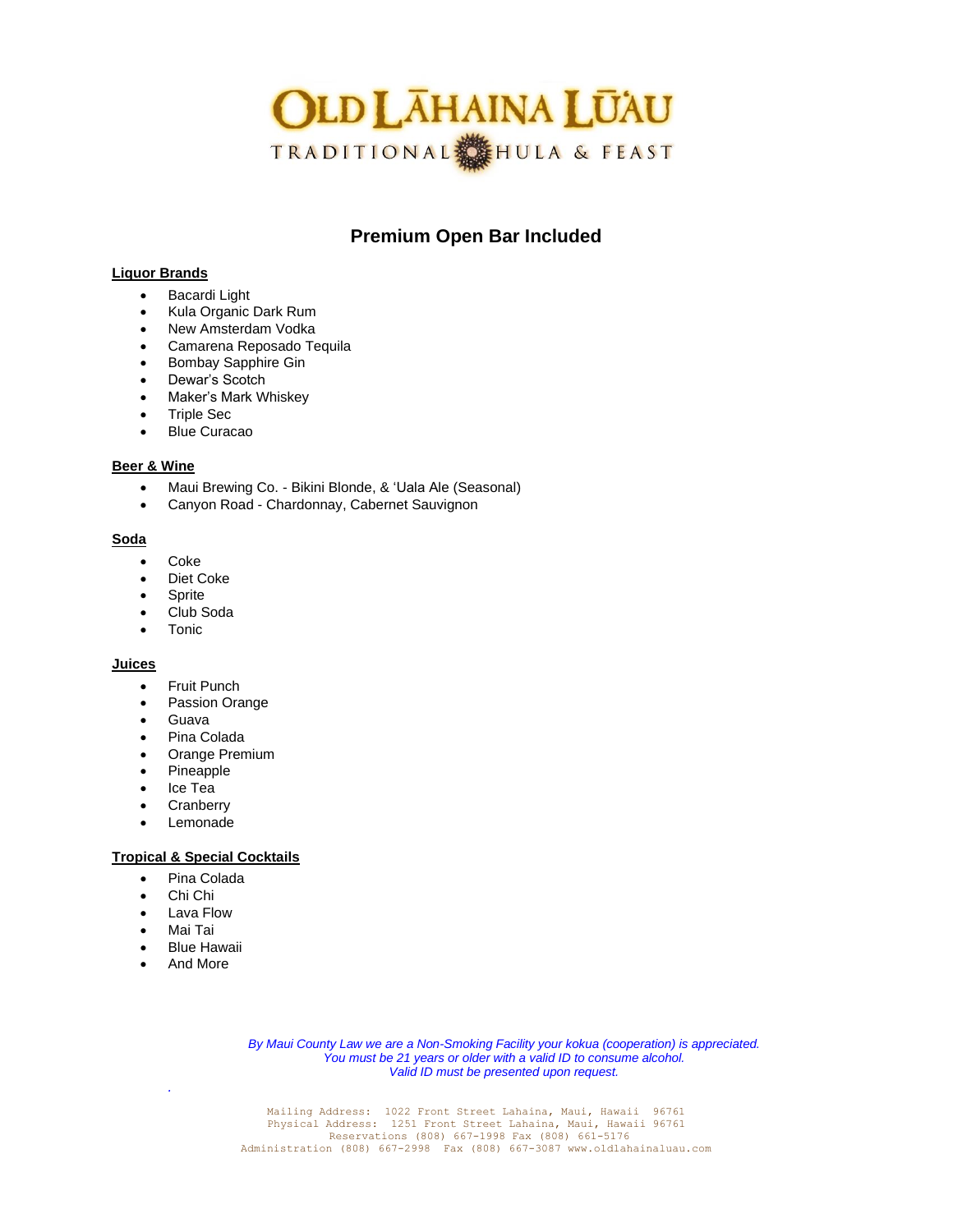

# **Special Recognition**

**"Kahili Award Winner"**

Six time recipient of the Hawaii Visitors and Convention Bureau "Keep it Hawaii" award, recognizing businesses, organizations and individuals who strive to perpetuate and celebrate the rich cultural heritage of the Hawaiian Islands.

**"Best Lu'au"** Perennial winner of the Maui News "Best of Maui" reader's survey.

**"Best Lu'au"** Paradise Publications

**"Favorite Lu'au"** Maui Today Magazine Readers

**"Best Activity"** Maui Time "Best of Maui" reader's poll

**"Best Lu'au"** No Ka Oi Maui Magazine, "Best of Maui", reader's poll

**"Community Spirit Award Winner"** Business Leadership Hawaii. A Pacific Business News event, honoring achievers in business excellence.

### **"Hawaii's Fastest 50"**

First Hawaiian Bank and Pacific Business News program recognizes Hawaii's fastest growing businesses.

**"Maui County Small Business Person of the Year"**

Old Lahaina Luau partner, Tim Moore

### **"Best Places to Work"**

Honored as #4 Best Place to Work in Hawaii in 2005 by The Society for Human Resource Management Hawaii Chapter.

**Zagat Survey:** Food: "Excellent" -- Service: "Excellent" -- Décor: "Extraordinary to Perfection"

### **National Periodicals:**

National Geographic Traveler, The New York Times, New York Daily News, Conde Nast Traveler, Travel Holiday, Travel and Leisure, Sports Illustrated, Brides, Modern Bride, Ladies Home Journal, Home and Family, and more.

### **Broadcast:**

Food Network's Emeril Live! 74<sup>th</sup>, 75<sup>th</sup> & 76<sup>th</sup> Macys Thanksgiving Day Parade, the Travel Channel, MTV, ESPN, E! TV, BBC, CMTV, Lifestyles of the Rich and Famous and more.

> Mailing Address: 1022 Front Street Lahaina, Maui, Hawaii 96761 Physical Address: 1251 Front Street Lahaina, Maui, Hawaii 96761 Reservations (808) 667-1998 Fax (808) 661-5176 Administration (808) 667-2998 Fax (808) 667-3087 www.oldlahainaluau.com